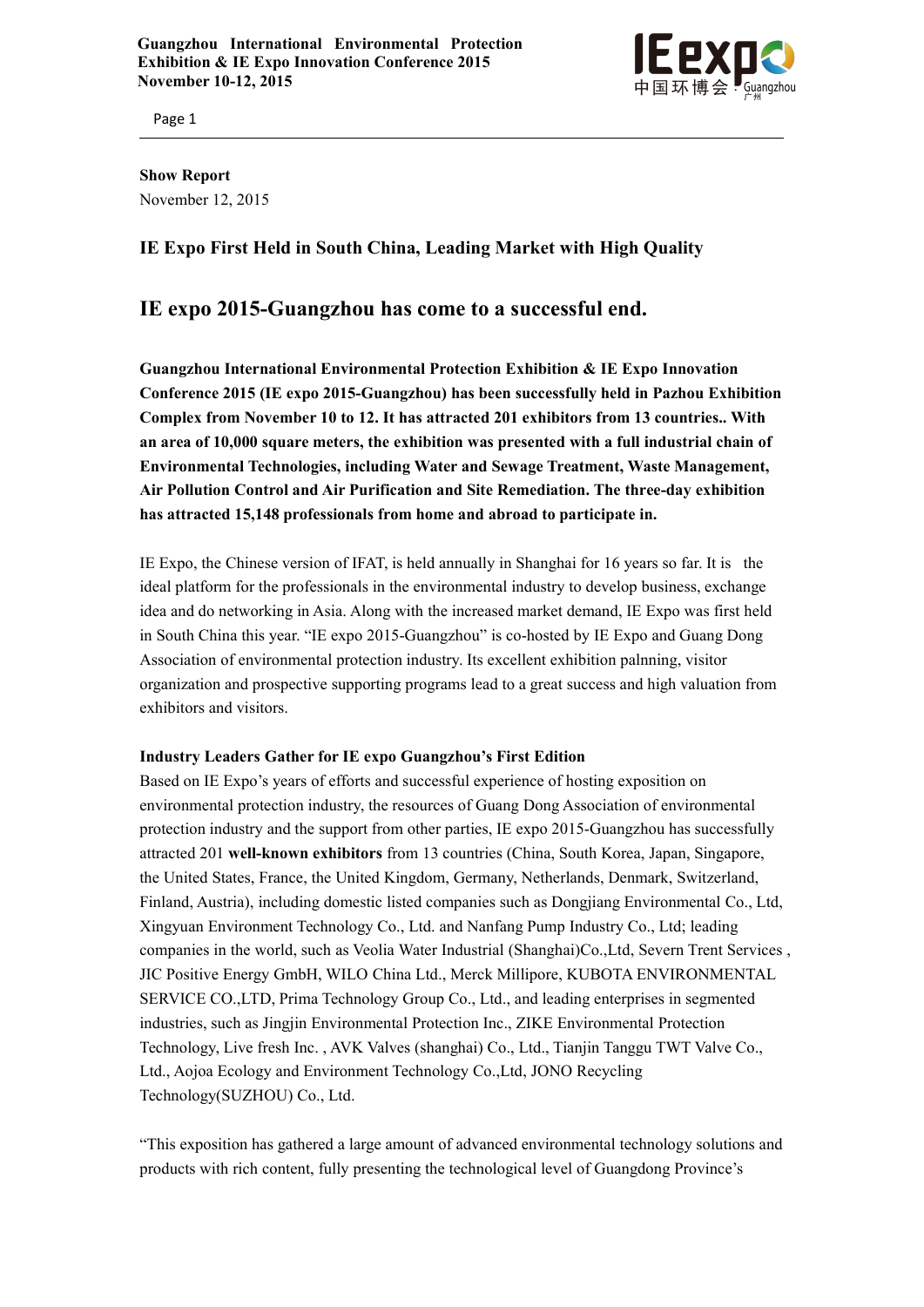

Page 1

pollution prevention and control. I believe that this exposition will become an important platform to promote new concept in environmental protection, present new products, develop new markets and will play the key role to promote the development of environmental protection industry of Guangdong Province and even the whole country.", according to the Deputy Director of Environmental Protection Department of Guangdong Province,

## **Indusrty Professionals Coming Together, Beyond the Expactation**

The three-day exposition attracted 15,148 professional visitors. In order to provide a more effective and driect B2B platform for buyers and exhibitors, IE expo 2015-Guangzhou also cooperated with GuangDong Indoor Environmental Health Association, Foshan Association of Environmental Protection Industry, Dongguan City Association of Environmental Protection Industry, Regenerative Resources Association of Guang Dong, Maomign Association of Environmental Protection Industry, Association of Environmental Protection and Ecology in Zhuhai City, Guangdong Glass Association, Heyuan Association of Environmental Protection Industry, Guangdong Provincial Cleaner Production Association and Huizhou Association of Environmental Protection Industry to organize several delegations to visit the exposition.

Exhibitors were satisfied that most of the visitors came with cooperation intention. Zhang Yunpeng, the Strategic Director of ENN Envirotech Co., Ltd. said: "Our products are the result of our 8-year independent research and development. This is our first time to participate in such an event and this is the debut of our products as well. The outcome was beyond our expectation. The visitor flow rate of first day was pretty good and we met lots of professionals and target clients. Besides, the organizers' promotion and media publicity are straight to the point."

## **Business Scholars Gather at Forums to exchange ideas and results**

IE expo 2015-Guangzhou has inherited the features of high quality supporting programs of IE Expo. "IE Expo Innovation Conference" comprised nine high-end forums and one industry salon. 56 representatives from government department, industry experts and enterprise leaders were invited. Ideas for topics like Water and Sewage Treatment, Waste Management, Air Pollution Control and Air Purification and Site Remediation. along with the potential market in current environmental protection industry were exchanged through speeches, presentations and group discussions. 1,500 audiences attended these activities.

Wang Baojian, the Regional Sales Manager of ALLU Finland Oy (Ltd) said: "The markets in China, especially the one in South China, has great potentials. This is also the purpose of our participation. The professional organization and planning of this exposition and the high-quality forums have brought many professionals to the exhibition. We hope that this event will be regularly held and it will continusly provide a better platform for enterprises."

IE Expo 2016, the 17<sup>th</sup> IE Expo, will take place from May 5 to 7, 2016 at Hall N1, N2, N3, N4, N5、E7 of Shanghai New International Expo Centre. **For more information about IE Expo, please visit [www.ie-expo.cn](http://www.ie-expo.cn/)**